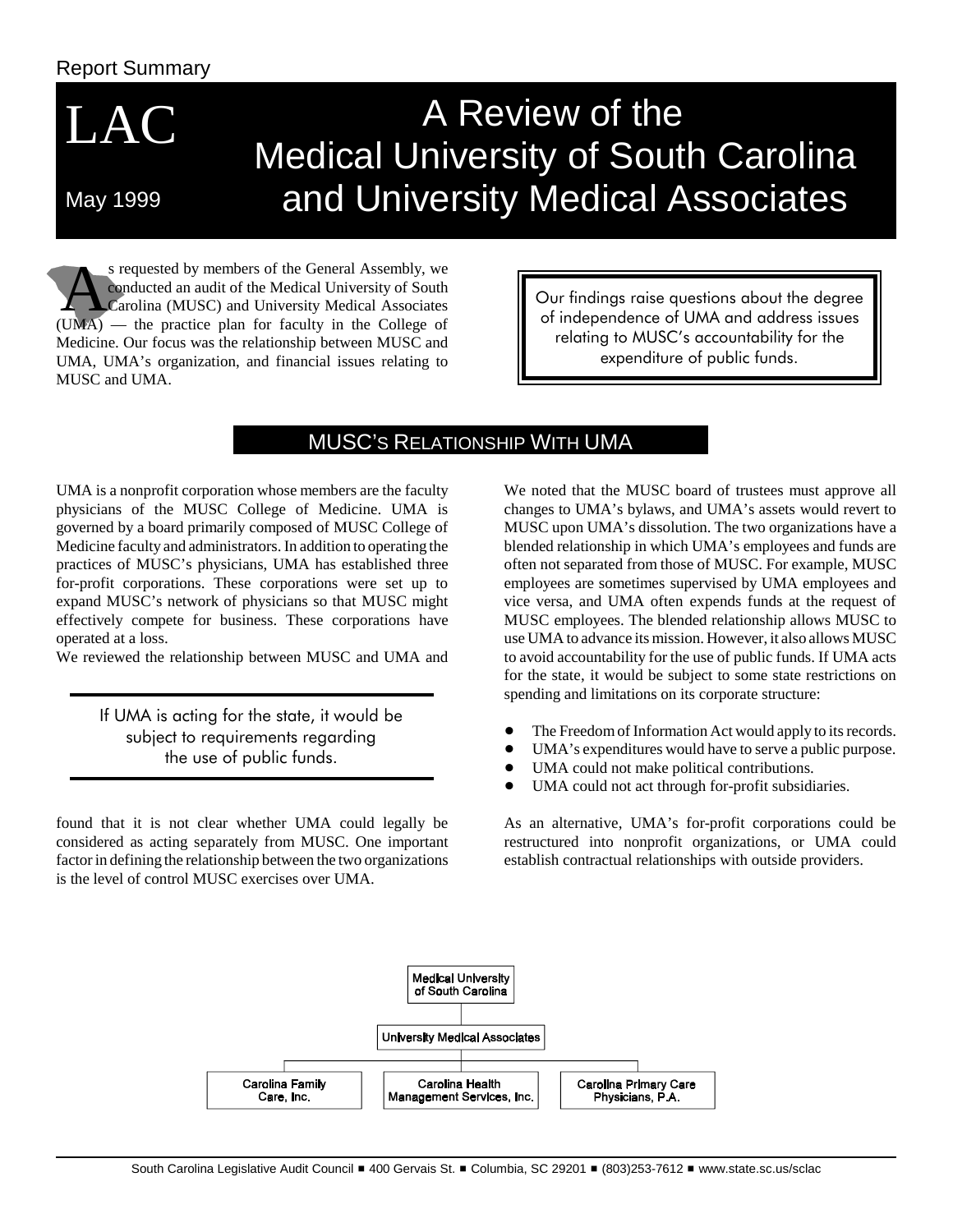#### FINANCIAL ISSUES

# *D***iscretionary Fund Expenditures**

MUSC's expenditures of discretionary funds for meals, entertainment, and contributions raised questions about the prudent use of resources. Even though a 1997 MUSC internal audit questioned whether many MUSC discretionary fund expenditures were appropriate, we found no evidence that MUSC changed its spending practices in response to this review.

In our sample of over \$262,000 in expenditures from January to June 1998 there were many expenditures that may be in violation of state law. For example, MUSC regularly buys meals and funds social events for small groups of employees, students, and alumni. Many of these expenditures may not be perceived by taxpayers as a prudent use of resources and are an inappropriate use of public funds. Also, many transactions lacked adequate documentation to identify the purpose of the events or who attended them.

Our review of MUSC's and UMA's contributions to outside organizations revealed that both organizations regularly made contributions. In FY 97-98, most of MUSC's contributions were made through UMA.

Some of the contributions were not appropriate expenditures of public funds, because they were made to organizations that are religious or sectarian in nature, or to civic organizations whose benefits extend only to members. Also, some contributions did not appear to relate directly to MUSC's mission. We also found that MUSC and UMA officials requested

**Contributions Made By MUSC and UMA**

| <b>Contributing Organization</b> | FY 96-97  | FY 97-98  |
|----------------------------------|-----------|-----------|
| <b>MUSC</b>                      | \$133,592 | \$6,103   |
| UMA                              | \$378,401 | \$809,750 |
| <b>UMA's Subsidiaries</b>        | \$9,100   | \$35,925  |
| <b>TOTAL</b>                     | \$521,093 | \$851,778 |

**Excessive and/or Unnecessary Discretionary Fund Expenditures January – June 1998**

| <b>Description of Expenditure</b>                                                                                                                                   | Amount      |
|---------------------------------------------------------------------------------------------------------------------------------------------------------------------|-------------|
| Banquet dinner for MUSC's board of visitors and board of trustees at the Embassy<br>Suites Hotel (includes over \$1,250 for 56 bottles of wine and \$519 in liquor) | \$9,389.46  |
| Reimbursement that primarily included drinks, flowers, candles, etc., for donor<br>receptions, as well as candy for the spouses of the board of trustees            | \$355.89    |
| Dinner for MUSC's board of trustees and guests (doesn't include \$945 gratuity)                                                                                     | \$4,760.01  |
| Dinner for MUSC's board of visitors (includes \$1,091 for alcoholic beverages)                                                                                      | \$4,633.32  |
| Caribbean cruise (8 days/7 nights) for a resident to learn about Attention Deficit and<br><b>Hyperactivity Disorder</b>                                             | \$1,500.00  |
| Dinner at the Middleton Place Landmark for MUSC's board of trustees (includes<br>\$646 in liquor and \$525 gratuity)                                                | \$4,094.02  |
| Luncheon and dinner banquets for "Golden Grads" and trustees on May 14, 1998                                                                                        | \$12.748.30 |
| Catering and lodging for diversity workshop for residents at the Wild Dunes Resort,<br>April 3-4, 1998                                                              | \$6,877.92  |
| Two banquets at the Harbour Club - \$10,150 for commencement dinner (includes<br>over \$2,900 for alcoholic beverages) and \$550 for breakfast fund-raiser          | \$10,699.37 |
| Breakfast for Doctor's Day                                                                                                                                          | \$4,710.68  |

# *C***ontributions**

#### **Contributions Made By UMA's Subsidiaries**

| <b>Type of Contribution</b> | FY 96-97 | FY 97-98 | <b>TOTAL</b> |
|-----------------------------|----------|----------|--------------|
| <b>Political Campaigns</b>  | \$7,100  | \$35,550 | \$42,650     |
| Non-political               | \$2.000  | \$375    | \$2,375      |
| TOTAL                       | \$9,100  | \$35,925 | \$45,025     |

political contributions to be made through one of UMA's subsidiary corporations. These political contributions, which amounted to \$42,000, presented the appearance of impropriety, as South Carolina Code §8-13-1346 states that no public resources are to be used to influence the outcome of elections.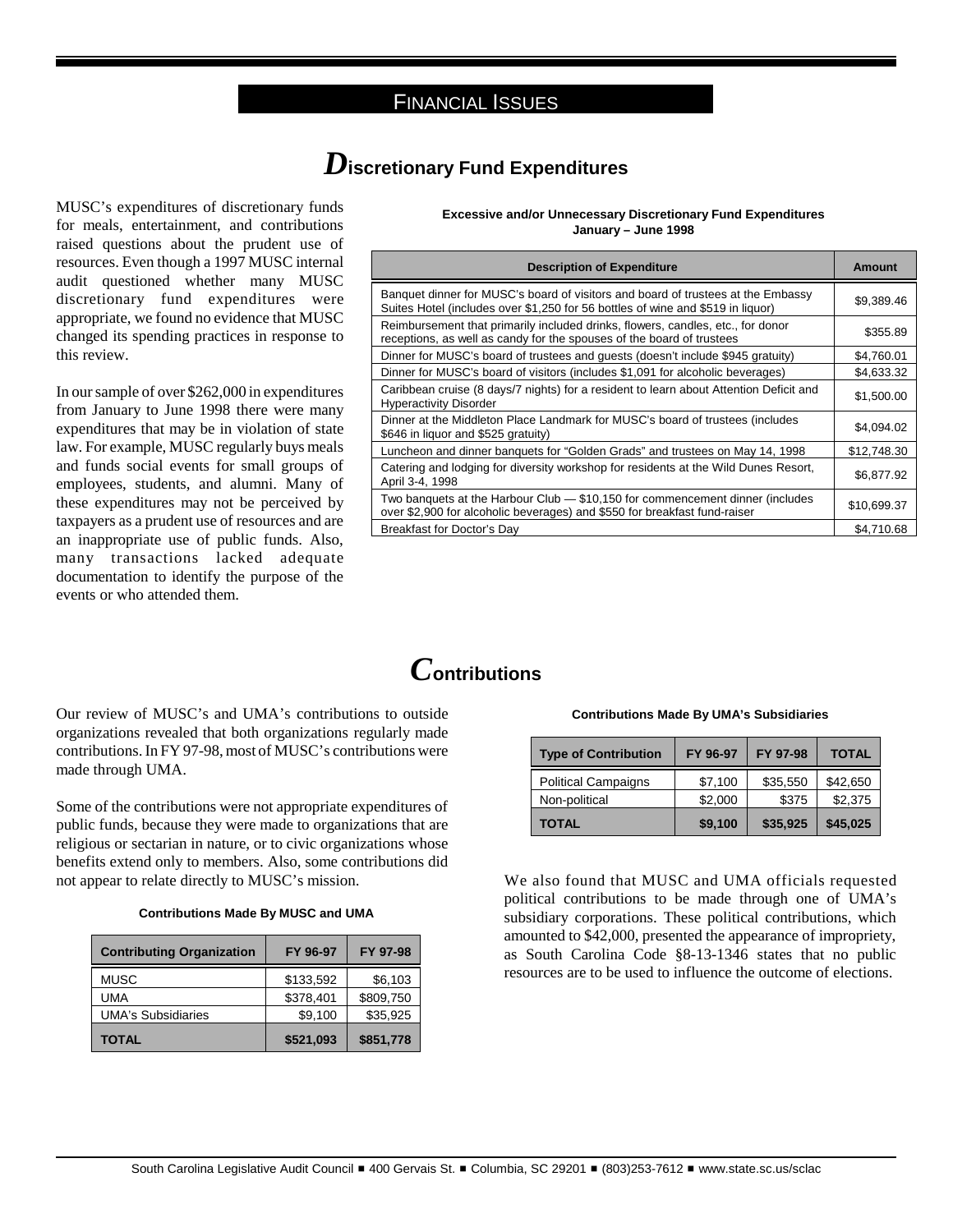# *U***MA's Expenditures and Revenues**

The majority of UMA's expenditures are for salaries. We also reviewed UMA's expenditures for meetings, conferences, dinners, travel, recruitment, and gifts. According to a UMA official, MUSC increasingly channels its expenditures through UMA in these categories. UMA frequently makes expenditures for meals, parties, and gifts for individuals or small groups of MUSC/UMA employees. If UMA were found to be acting for the state, many of these expenditures would be an inappropriate use of public funds.

We reviewed UMA's revenues and found that its major source of revenue (85%) is from services provided to patients. Over the past five fiscal years, UMA's total revenues have been generally increasing.

#### **UMA's College of Medicine Expenditures in Four Accounts**

| <b>Category of Expense</b>            | FY 96-97    | FY 97-98    | 2-Year TOTAL |
|---------------------------------------|-------------|-------------|--------------|
| Meetings, Conferences,<br>and Dinners | \$1,228,545 | \$1,223,758 | \$2,452,303  |
| Travel                                | \$433,393   | \$449,859   | \$883,252    |
| Recruitment                           | \$229,605   | \$295,445   | \$525,050    |
| Gifts                                 | \$35,756    | \$16,215    | \$51,971     |
| <b>TOTAL</b>                          | \$1,927,299 | \$1,985,277 | \$3,912,576  |

#### **Descriptions of UMA Expenditures — FY 97-98**

| <b>Description of Expenditure</b>                                           | <b>Amount</b> |
|-----------------------------------------------------------------------------|---------------|
| Catering fee for residents' graduation dinner                               | \$4,004.00    |
| Catering fee for residents' year-end gathering                              | \$1,767.80    |
| Alcohol (and bartending fee) for alumni cultivation reception               | \$1,324.79    |
| Retirement ceremony at the Harbour Club for two doctors                     | \$3,158.79    |
| Retirement reception for one doctor                                         | \$7,419.11    |
| Chief residents' banquet at the Country Club of Charleston                  | \$4,939.50    |
| Catering fee for one department's holiday party                             | \$7,281.00    |
| Department Christmas party at the Harbour Club                              | \$14,825.69   |
| Farewell dinner for hospital CEO (costing over \$93 per person)             | \$7,282.13    |
| Dean's reception for 1998 graduating class and their parents                | \$6,095.00    |
| Hospital CEO's trip to Washington, D.C., for sitting for a painted portrait | \$1,214.40    |
| Payment for babysitting service for new faculty member                      | \$100.00      |
| Two bracelets — gifts for chief residents' wives                            | \$328.60      |
| Christmas gifts for one department's staff                                  | \$853.87      |
| Christmas bonus for 42 employees of one department                          | \$1,050.00    |
| Special-ordered MUSC trays for the MUSC board of trustees                   | \$1,532.00    |
| Reimbursement for 1997 Christmas gifts for residents                        | \$308.91      |
| Payment for 30 fruit boxes to be given to referring physicians              | \$660.00      |

# *M***USC's Funding**

MUSC's annual budget is more than \$600 million, with the primary source of revenue coming from patient fees at the medical center. State and federal sources of income comprised 27% of MUSC's revenues for FY 97-98. In contrast, ten years ago about 45% of MUSC's revenues were from state and federal sources.

The state portion of MUSC's revenues (21%) is, however, greater than the average at other medical schools. The 74 U.S. public medical schools reported in a published survey that they received an average of 16% of their revenues from state and local government appropriations in FY 96-97.



'Other' is primarily revenue from patient services, but also includes medicaid disproportionate share, private grants and contracts, and student tuition and fees.